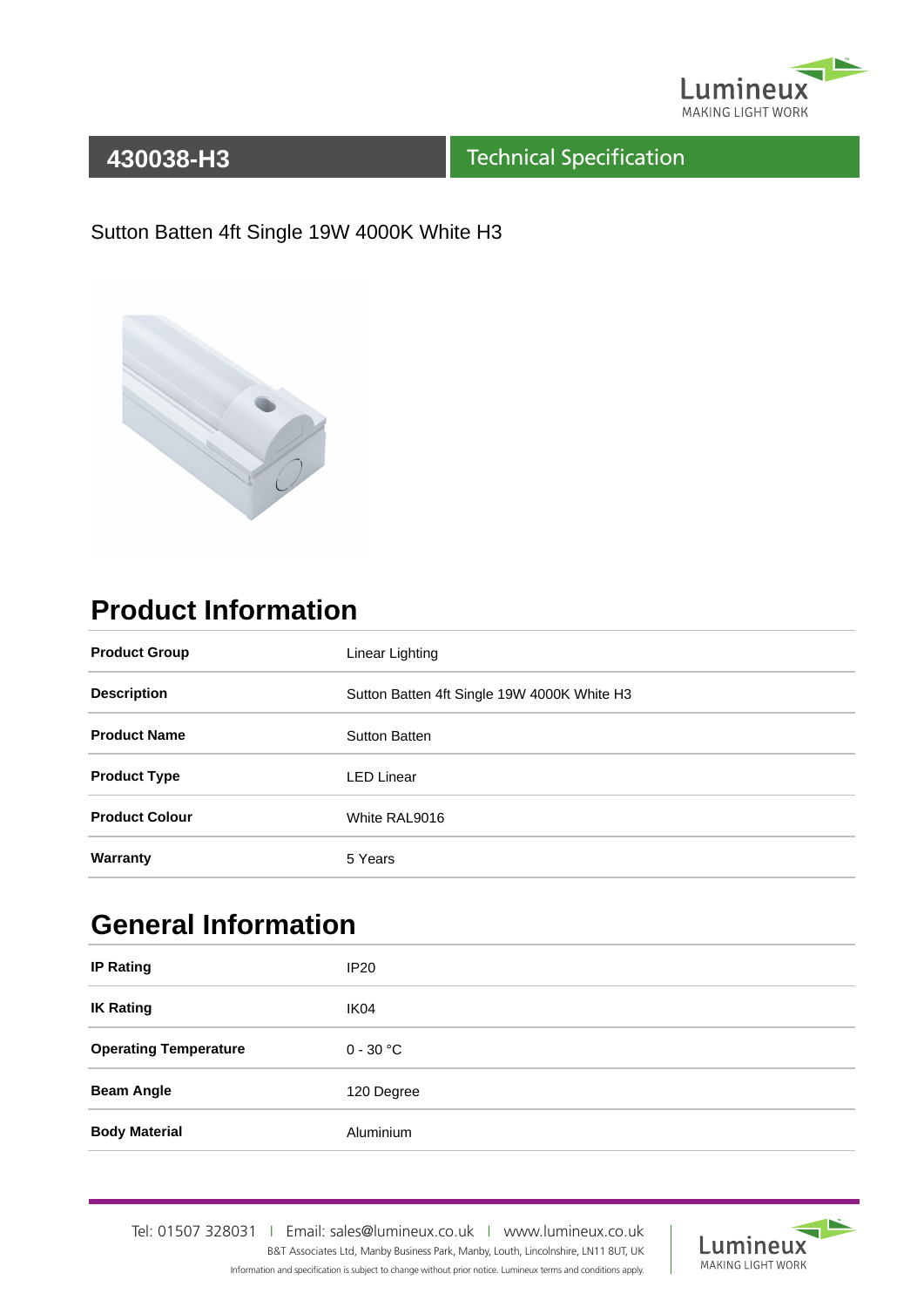

#### Technical Specification

| <b>Diffuser Material</b> | Polycarbonate |
|--------------------------|---------------|
| <b>Mounting Type</b>     | Surface       |
| <b>BESA Mount</b>        | true          |

# **LED Information**

| <b>LED Type</b>                | <b>SMD</b> |
|--------------------------------|------------|
| <b>LED Manufacturer</b>        | San'an     |
| Lumen Output +/- 10%           | 2333lm     |
| <b>Lumens Per Circuit Watt</b> | 117Lm/W    |
| <b>LED Lifetime L70</b>        | 50000 h    |
| <b>CCT</b>                     | 4000K      |
| <b>CRI</b>                     | <80        |

# **Electrical Information**

| <b>Class</b>           | Class I              |
|------------------------|----------------------|
| <b>Connection Type</b> | <b>Push Terminal</b> |
| <b>Circuit Wattage</b> | 17.9W                |

## **Driver Information**

| <b>Driver Brand</b>        | Tridonic      |
|----------------------------|---------------|
| <b>Input Voltage</b>       | 220 - 240 VAC |
| <b>Input Current</b>       | 0.09A         |
| <b>Operating Frequency</b> | $50 - 60$ Hz  |
| <b>Power Factor</b>        | < 0.90        |

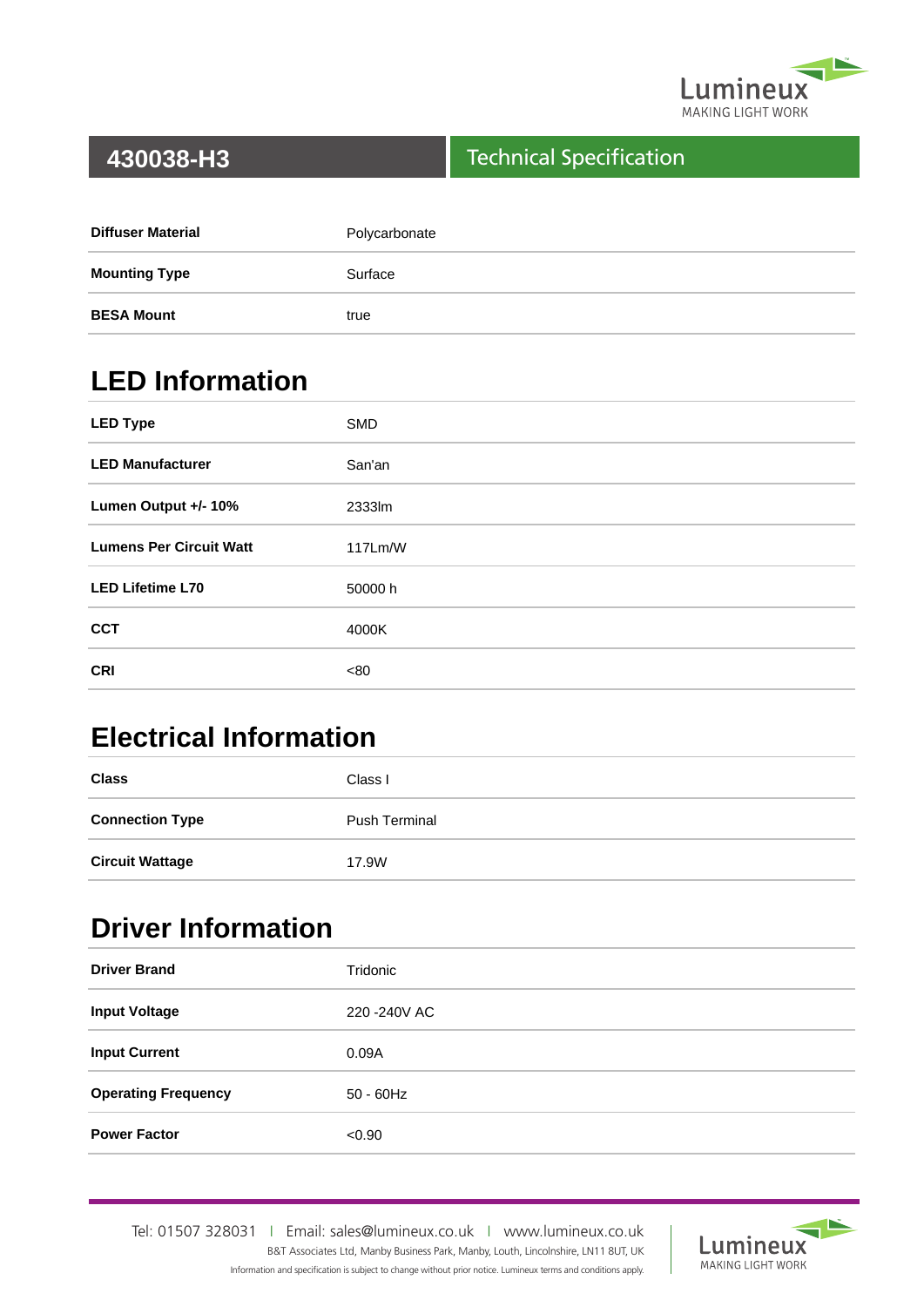

#### Technical Specification

# **Emergency Information**

| <b>Battery Type</b>          | Ni-Cd      |
|------------------------------|------------|
| <b>Battery Capacity</b>      | 4500mAh    |
| <b>Battery Warranty</b>      | 2 years    |
| <b>Recharge Time</b>         | 24 h       |
| <b>Emergency Type</b>        | Maintained |
| <b>Test Procedure</b>        | Manual     |
| <b>Emergency Duration</b>    | 3 Hours    |
| <b>Emergency Output (Lm)</b> | 400 lm     |
| <b>Inverter Pf</b>           | 0.82       |

#### **Shipping Information**

| $1.25$ Kg              |  |
|------------------------|--|
| 1255mm x 300mm x 160mm |  |
| 8                      |  |
| $1.5$ Kg               |  |
| 5055379535696          |  |
|                        |  |

# **Certification**

| <b>Manufactured in Accordance to</b> | BS EN 60598-1   BS EN 60598-2-22 |  |
|--------------------------------------|----------------------------------|--|
| <b>CE Marked</b>                     | Yes                              |  |
| <b>Origin of Manufacturer</b>        | China                            |  |

## **Product Dimensions**

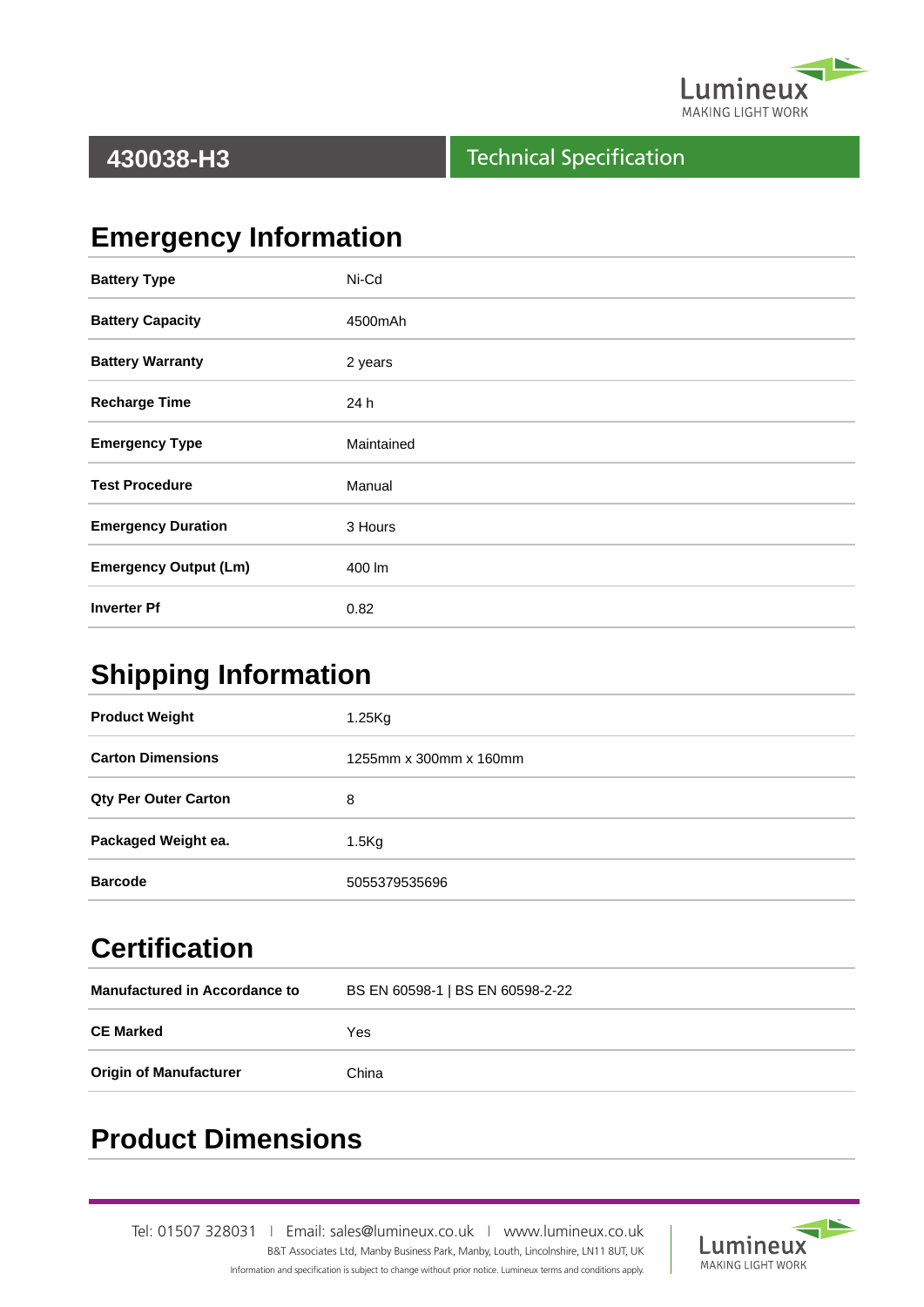

| 430038-H3 |         | <b>Technical Specification</b> |
|-----------|---------|--------------------------------|
|           |         |                                |
| (C)       | 1220 mm |                                |
| (A)       | 62 mm   |                                |
| (B)       | 64 mm   |                                |